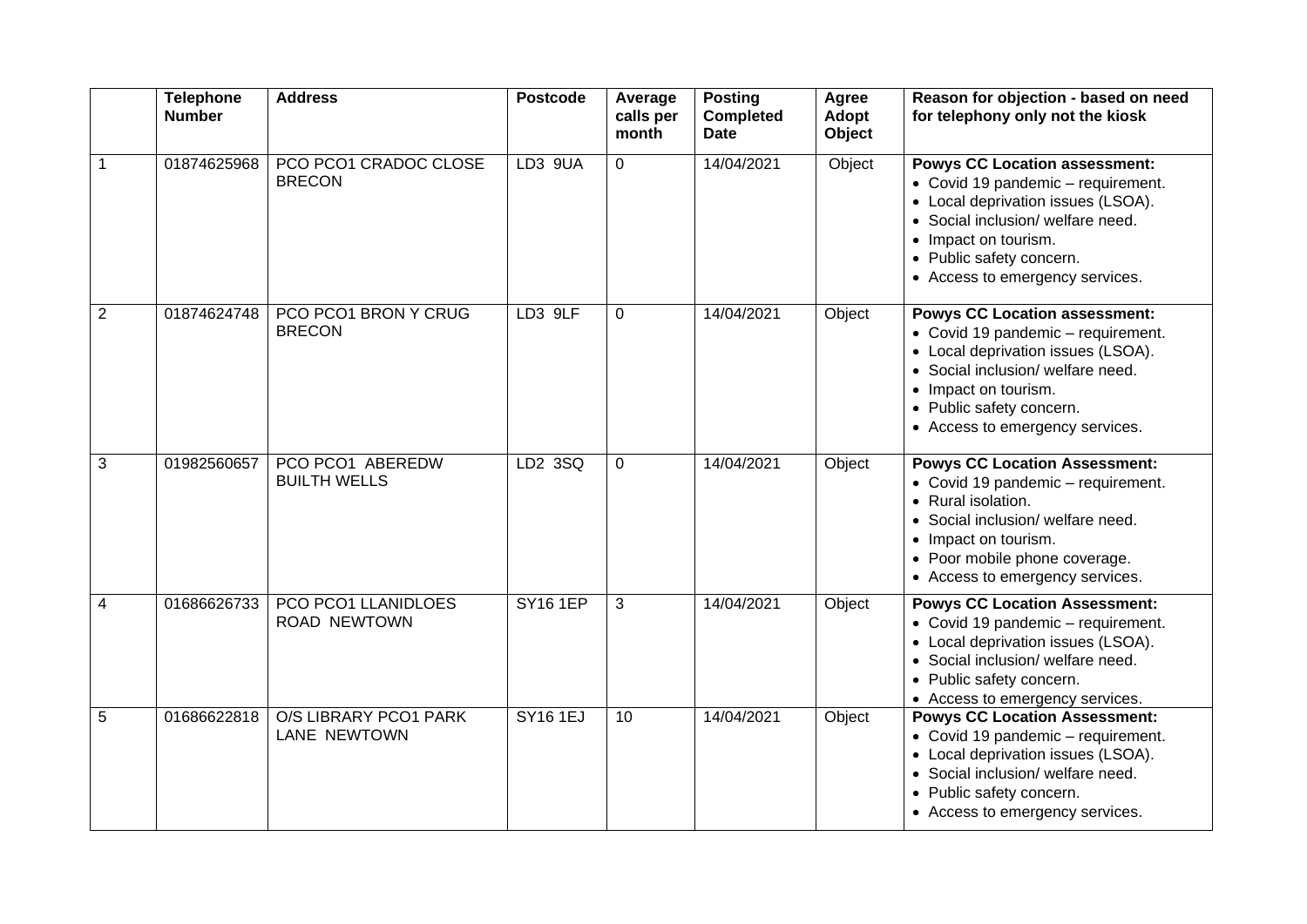|    | <b>Telephone</b><br><b>Number</b> | <b>Address</b>                                                          | <b>Postcode</b> | Average<br>calls per<br>month | <b>Posting</b><br><b>Completed</b><br>Date | Agree<br>Adopt<br>Object | Reason for objection - based on need<br>for telephony only not the kiosk                                                                                                                                                                                         |
|----|-----------------------------------|-------------------------------------------------------------------------|-----------------|-------------------------------|--------------------------------------------|--------------------------|------------------------------------------------------------------------------------------------------------------------------------------------------------------------------------------------------------------------------------------------------------------|
| 6  | 01686626490                       | <b>O/S PRYCE JONES</b><br><b>BUILDINGS PCO1 STATION</b><br>ROAD NEWTOWN | <b>SY16 1BE</b> | 1                             | 14/04/2021                                 | Object                   | <b>Powys CC Location Assessment:</b><br>• Covid 19 pandemic - requirement.<br>• Local deprivation issues (LSOA).<br>• Social inclusion/ welfare need.<br>• Public safety concern.<br>• Access to emergency services                                              |
| 7  | 01686625876                       | PCO PCO1 CANAL ROAD<br><b>NEWTOWN</b>                                   | <b>SY16 2JN</b> | $\Omega$                      | 14/04/2021                                 | Object                   | <b>Powys CC Location assessment:</b><br>• Covid 19 pandemic - requirement.<br>• Local deprivation issues (LSOA).<br>• Social inclusion/ welfare need.<br>• Public safety concern.<br>• Access to emergency services.                                             |
| 8  | 01938553493                       | PCO PCO1 ERW WEN<br><b>WELSHPOOL</b>                                    | <b>SY217HG</b>  | 3                             | 14/04/2021                                 | Object                   | <b>Powys CC Location Assessment:</b><br>• Covid 19 pandemic - requirement.<br>• Social inclusion/ welfare need.<br>• Local school.<br>• Access to emergency services.                                                                                            |
| 9  | 01938500258                       | PCO PCO1<br><b>MEIFOD</b>                                               | SY22 6BZ        | $\mathbf 0$                   | 14/04/2021                                 | Agree                    | The local Powys County Councillor and<br>Meifod Community Council confirm that<br>the kiosk was removed some years ago.                                                                                                                                          |
| 10 | 01691860266                       | PCO1 PEN-Y-GARNEDD<br><b>OSWESTRY</b>                                   | <b>SY100AS</b>  | $\Omega$                      | 15/04/2021                                 | Object                   | <b>Powys CC Location Assessment:</b><br>• Covid 19 pandemic - requirement.<br>• Lack of mobile phone coverage.<br>• Impact on tourism.<br>• Rural isolation.<br>• Social inclusion/ welfare need.<br>• Public safety concern.<br>• Access to emergency services. |